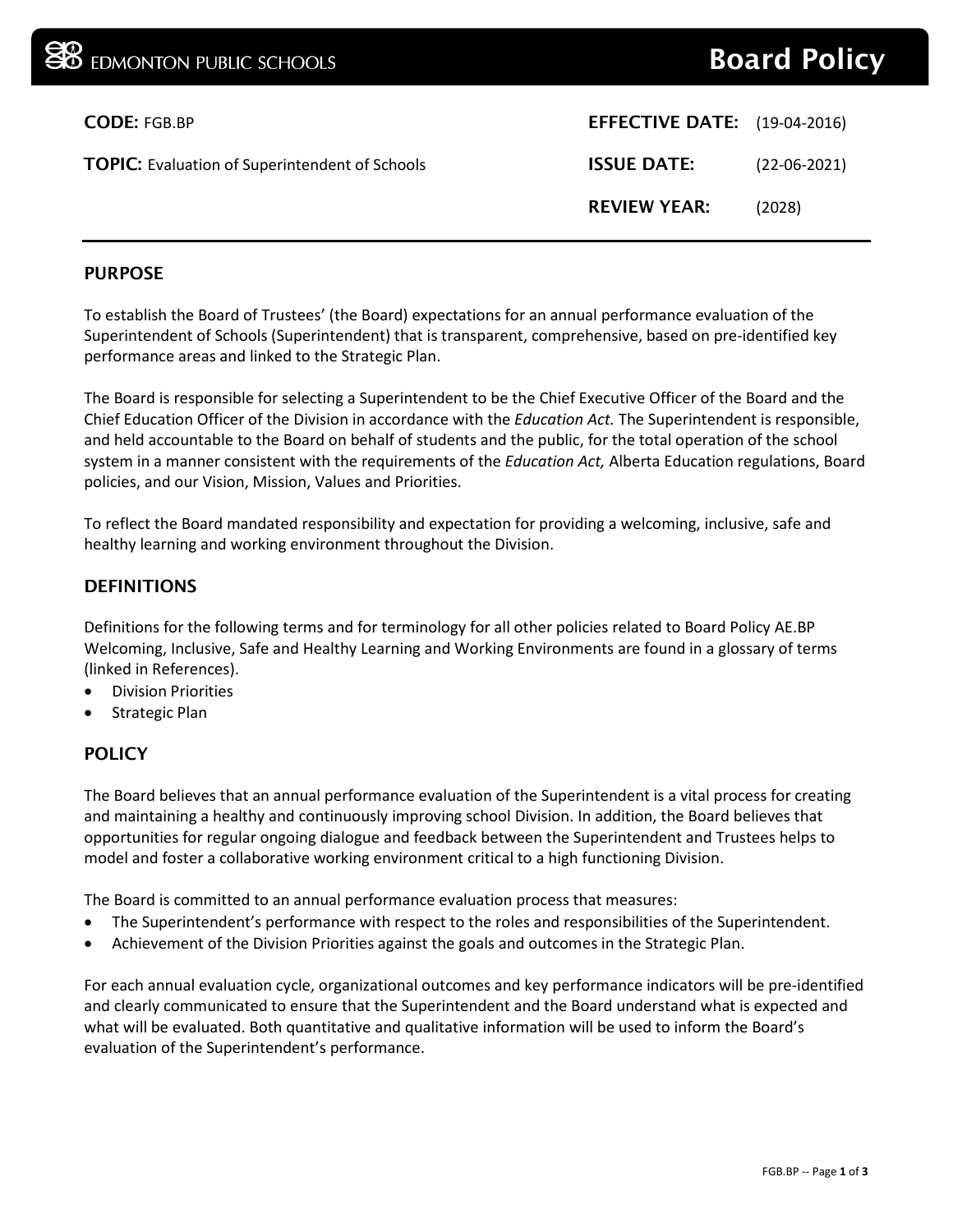The evaluation process and supporting information sources will serve to:

- Provide feedback on the Superintendent's leadership and performance in key areas.
- Allow the Superintendent to report on successes and challenges during the year, and provide feedback relating to continuous improvement efforts and annual goals.
- Recognize areas and trends that are showing positive change or progress.
- Enable the Board and Superintendent to engage in dialogue about results, any issues or concerns associated with the role and the evaluation process.
- Inform the organizational outcomes, key performance indicators and Superintendent's own goals for the next evaluation cycle.

## EXPECTATIONS

- 1. A three (3) member Trustee Committee elected at the Organizational Board meeting will, in accordance with the terms of reference established by the Board for the Committee and this policy, be responsible for:
	- a. Recommending the evaluation process to be used to Caucus Committee.
	- b. Organizing and overseeing the evaluation process.
	- c. Reporting the evaluation results to the Caucus Committee and to public Board.
	- d. Initiating a timely review and/or renewal process for the Superintendent's contract of employment in accordance with the *Education Act* and provisions of the Superintendent's contract.
- 2. If the evaluation process calls for individual Trustee, staff or other stakeholders to provide feedback that will inform the evaluation process, the administrator assigned to assist the Committee or a contracted party external to the Division will compile and/or summarize the individual responses for reporting purposes to maintain respondents' anonymity.
- 3. The evaluation process will provide the Superintendent of Schools with an opportunity to:
	- a. Review all information used in the evaluation.
	- b. Discuss the evaluation report with the Trustee subcommittee.
	- c. Include a response to the evaluation in the report to Caucus Committee.
	- d. Discuss the evaluation report with the Caucus Committee.
- 4. The Superintendent will be provided copies of the evaluation report submitted to the Caucus Committee and the final evaluation report to the Board.
- 5. The Caucus Committee evaluation report and the Board's evaluation report will be filed in the Board records. The records will be accessible to the Superintendent, any Board Trustee for that evaluation period, or as directed by motion of the Caucus Committee.

#### ACCOUNTABILITY

A summary of the Superintendent's evaluation will be brought to a public Board meeting.

#### **REFERENCES**

Trustees' Handbook - Board Roles and Responsibilities AD.BP Vision, Mission, Values, and Priorities AE.BP Welcoming, Inclusive, Safe and Healthy Learning and Working Environments Glossary of Terms